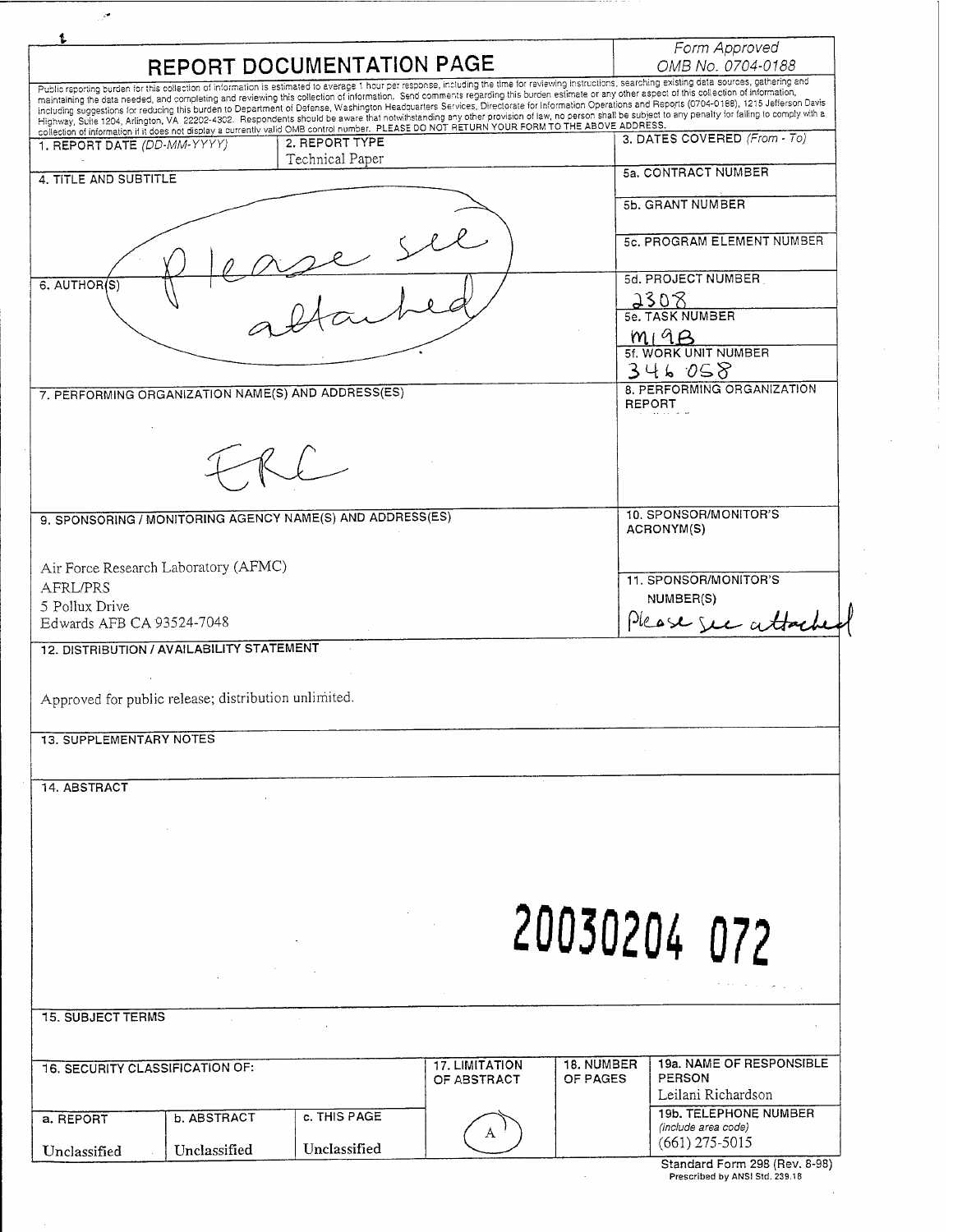## MEMORANDUM FOR PRS (In-House Contractor Publication)

## FROM: PROI (STINFO) \*

**A** 

 $\mathbf{L}$ 

9 March 2002

2011年第2回 SB

SUBJECT: Authorization for Release of Technical Information, Control Number: AFRL-PR-ED-AB-2002-061 Ghanshyam L. Vaghjiani (ERC), "CO-Chemiluminescence in the CH + 0 Gas Phase Reaction"

17<sup>th</sup> International Symposium on Gas Kinetics (Statement A) (Univ. of Essen, Germany, 24-29 August 2002)

1. This request has been reviewed by the Foreign Disclosure Office for: a.) appropriateness of distribution statement, b.) military/national critical technology, c.) export controls or distribution restrictions, d.) appropriateness for release to a foreign nation, and e.) technical sensitivity and/or economic sensitivity. Comments: : —

n de la companya de la companya de la companya de la companya de la companya de la companya de la companya de<br>La companya de la companya de la companya de la companya de la companya de la companya de la companya de la co Signature **Date** Date **Date** 2. This request has been reviewed by the Public Affairs Office for: a.) appropriateness for public release and/or b) possible higher headquarters review. Comments: \_ — <u> 1980 - 1980 - 1980 - 1980 - 1980 - 1980 - 1980 - 1980 - 1980 - 1980 - 1980 - 1980 - 1980 - 1980 - 1980 - 19</u> Signature . *'.* Date 3. This request has been reviewed by the STINFO for: a.) changes if approved as amended, b) appropriateness of references, if applicable; and c.) format and completion of meeting clearance form if required Comments: . — Signature <u>Date</u>

4. This request has been reviewed by PR for: a.) technical accuracy, b.) appropriateness for audience, c.) appropriateness of distribution statement, d.) technical sensitivity and economic sensitivity, e.) military/ national critical technology, and f.) data rights and patentability Comments: <u>experiments:</u> with the comments: the comments: the comments: the comments: the comments of the comments of the comments of the comments of the comments of the comments of the comments of the comments of the comm

## APPROVED/APPROVED AS AMENDED/DISAPPROVED

PHILIP A. KESSEL Date Technical Advisor Space and Missile Propulsion Division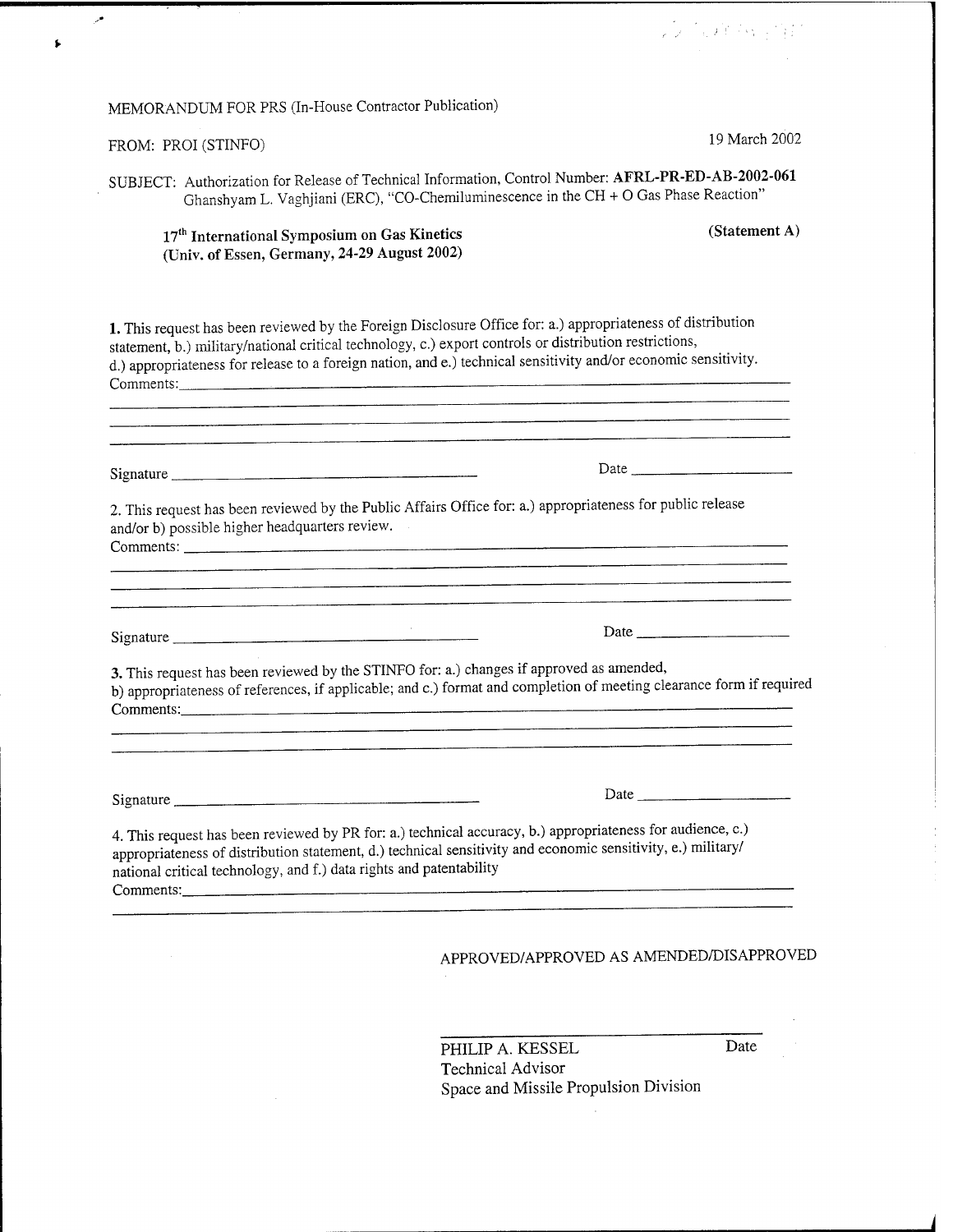## CO-Chemiluminescence in the CH + O Gas Phase Reaction

Ghanshyam L. Vaghjiani

*ERC, Inc. Air Force Research Laboratory AFRL/PRSA 10 E Saturn Blvd. Edwards AFB, CA 93524 Tel: 661 275 5657 Fax: 661275 6245 Email: ghanshyam.vaghjiani*@*edwards.af.mil*

The methylidyne (CH) radical is known to be an important reaction intermediate during the oxidation of hydrocarbon fuels. Its reactivity with combustion species such as  $O_2$ , O-atoms, CO2, N2, N2O, NO, NO2, NH3 and numerous other hydrogenous, carbonaceous and sulfurous species is well reviewed<sup>1,2</sup> and compiled in the literature.<sup>3</sup> However, the nature of product branching, energy disposal and its theoretical treatment has been examined in only a few of these reactions;  $(CH + NO)$  and  $(CH + N<sub>2</sub>)$  reactions by far being the most studied systems. Particularly lacking in the literature is information on the production of electronically excited state species. The Air Force Research Laboratory is interested in the methylidyne and the methylene (CH2) radical reactions with  $O<sub>2</sub>$  and O-atoms since they are thought to play an important role in the production of ultraviolet/visible chemiluminescence when rocket plumes interact with the earth's ambient atmosphere.4

Production of CO vis-uv-chemiluminescence has been observed for the first time in the gas phase reaction of the methylidyne radicals with atomic oxygen. A trace amount of CHBr3 vapor was photo-decomposed in a fast discharge-flow tube/pulsed-photolysis reactor using a 248-nm laser under multi-photon-dissociation conditions to produce the CH( $X^2\Pi$ ) radicals in an excess of O-atoms in diluent helium carrier gas at 2.0 torr and 298 K. The time resolved chemiluminescent traces due to characteristic  $CO(A-X)$ ,  $CO(a-X)$  and  $CO(d-a)$  vibronic emissions were recorded at several band positions. 144.8 nm was the shortest wavelength at which CO emission was recordable. The integrated intensities of the CO. emissions showed a quadratic dependence on the photolysis fluence employed. The dependence of the CO chemiluminescence on [O-atom] was studied to obtain the rate coefficient(s) for the chemiluminescent reaction(s). The data is best interpreted by postulating that  $CH(v''\geq 0)$ reactions with O-atoms lead to the observed CO-emissions.

(1) W. A. Sanders and M. C. Lin in *Chemical Kinetics ofSmall Organic Radicals,* Vol. 3, ed. Z. Alfassi (CRC Press, Boca Raton, FL 1988) p. 103.

Approved for public release, distribution unlimited